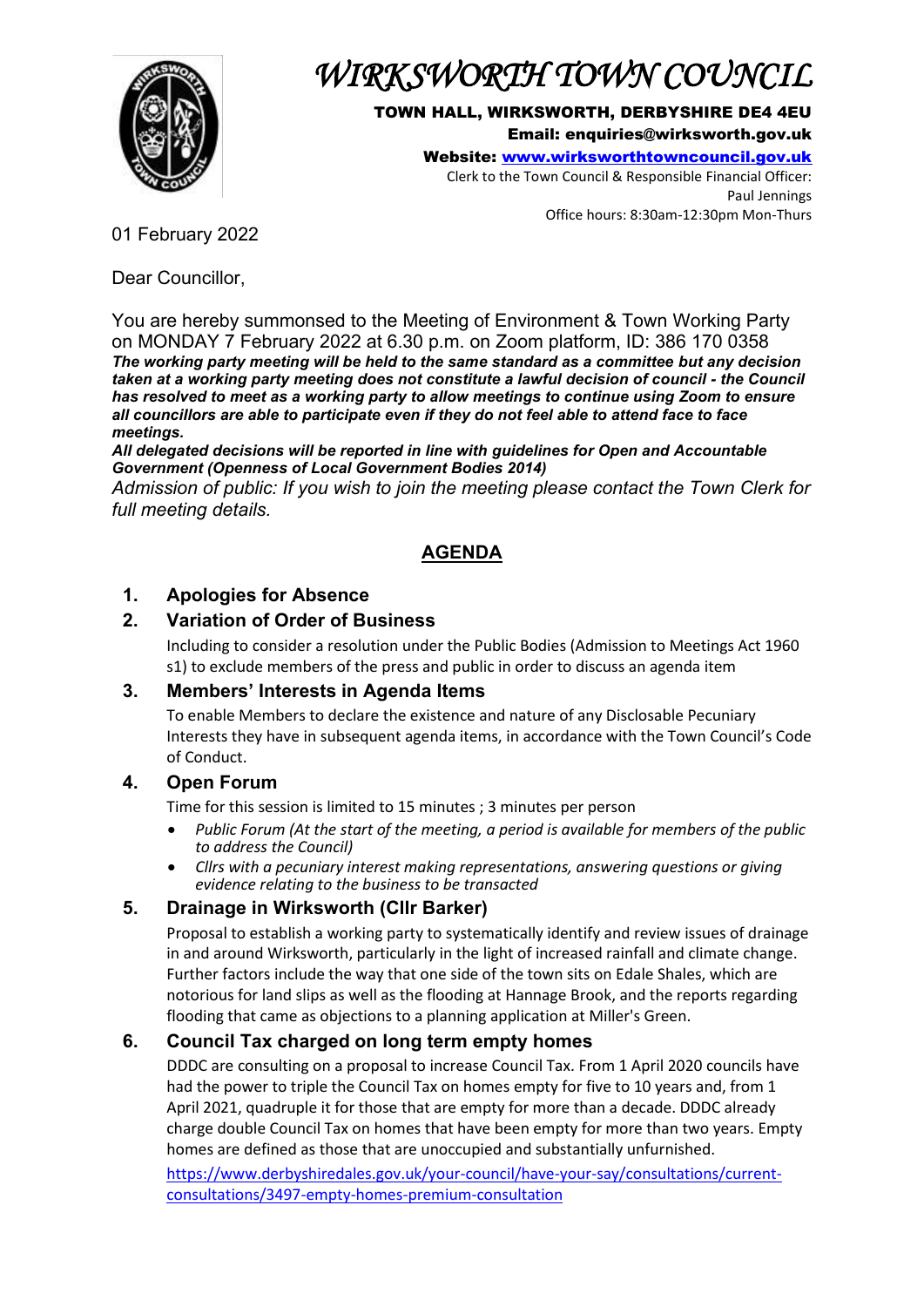## **7. Footpath (attached)**

A representative of Derbyshire Dales Ramblers has reported new palisade fencing on perimeter of Middle Peak Quarry alongside permissive path.

#### **8. Memorial Bench (attached)**

The location has now been clarified, and the proposed site is on a slim grass verge on the road side of Breamfields.

#### **9. Tree Survey (attached)**

A tree survey (negative reporting basis) of all Town Council owned/leased land can be undertaken at a cost of £1250 +vat.

## **10. 20 Mph Speed Limits / 20s Plenty Campaign**

To consider amendments to original area and proposal by Cllr Brown in 2015 for reduced speed limits in the town and to consider how the matter might be progressed in light of the 20s Plenty campaign.

## **11. Town Footpath Maintenance (Cllr Taylor)**

Reports received of lots of mud on Harrison Drive bridge.

## **12. Railway Liaison (Cllr Taylor)**

A resident has contacted the council with a further complaint about the Railways activities.

## **13. Measured Building Survey (attached)**

As part of the Town Council's carbon reduction program, a full survey of the Town Hall is required, 3 quotes have now been received.

#### **14. Meadows (attached)**

Following completion of stage 2 of the consultation, an outline document has been drafted summarising the findings. Cllr Clamp, Cllr Pollock and Cllr Taylor have agreed a brief based upon the results to guide the 3 shortlisted designers.

## **15. Queens Jubilee (attached)**

D Cllr M Ratcliffe has shared further information regarding support for activities linked to this national celebration.

[https://www.nalc.gov.uk/news/entry/1976-celebrate-her-majesty-the-queen%E2%80%99s](https://www.nalc.gov.uk/news/entry/1976-celebrate-her-majesty-the-queen%E2%80%99s-platinum-jubilee)[platinum-jubilee](https://www.nalc.gov.uk/news/entry/1976-celebrate-her-majesty-the-queen%E2%80%99s-platinum-jubilee)

## **16. Planning Applications received (Delegated Planning - Appendix 1)**

# **17. Planning Decisions & Appeals (Appendix 2)**

Paul Jennings Clerk to the Town Council & Responsible Financial Officer